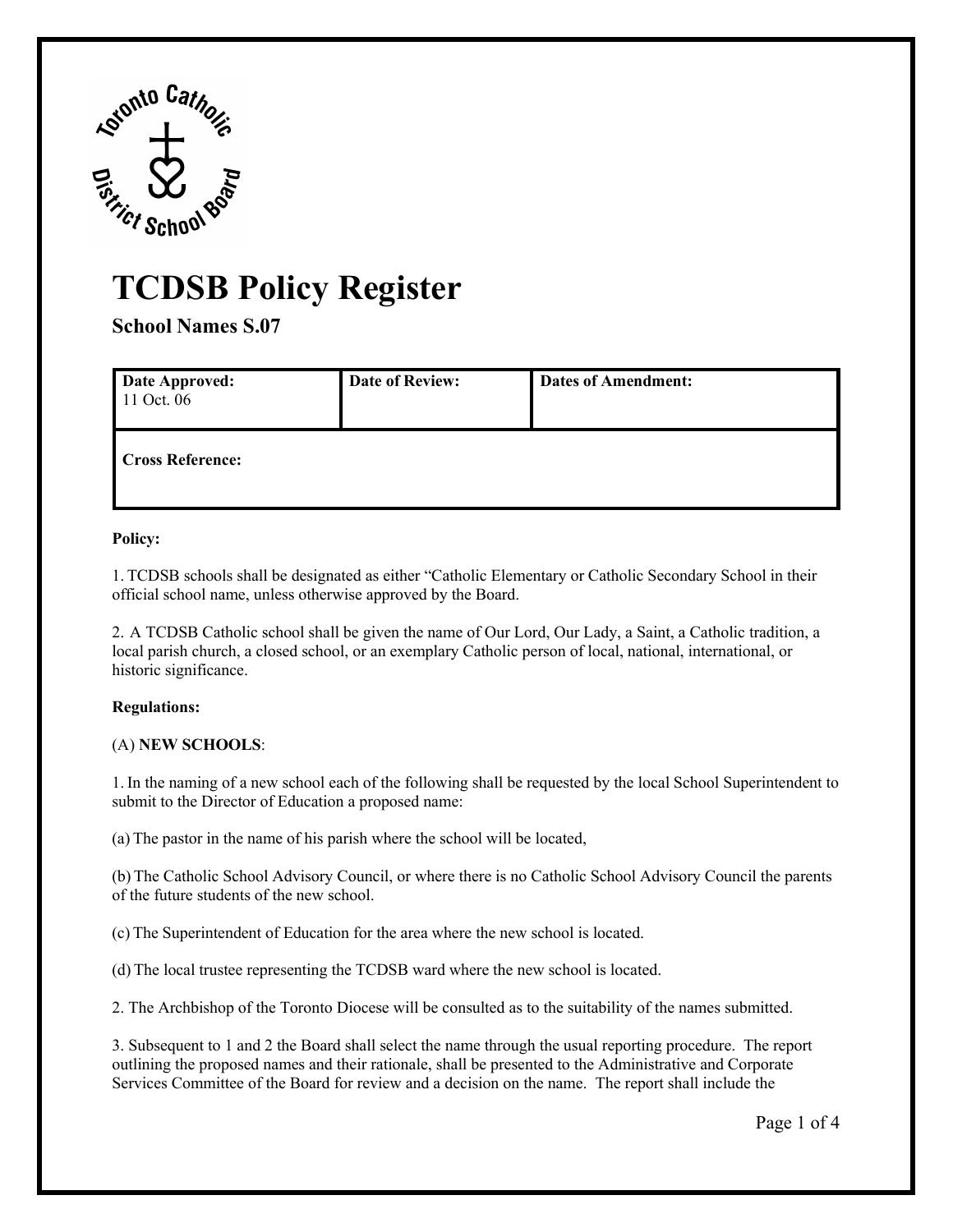

1. (a)-(d), may also add a name to the list and the rationale. recommendation of the Director of Education, who after reviewing the names submitted under Regulations (A)

Consideration of the school name will be in accordance with numbers one and two of the policy.

1. (a)-(d), may also add a name to the list and the rationale.<br>Consideration of the school name will be in accordance with numbers one and two of the policy.<br>4. The exterior signage on schools will contain the TCDSB logo a

 is arranged for and displayed appropriately in the school. (B) **CLOSED/CONSOLIDATED SCHOOLS**: 5. The school principal shall ensure that a suitable plaque/scroll, outlining the significance of the school name,

#### (B) CLOSED/CONSOLIDATED SCHOOLS:

1. Consolidated schools include the following conditions:

(a) Two or more existing schools are closed and the students are moved to one new consolidated location, or

existing school. (b) One or more existing schools are closed and the students are relocated to fill available space in one or more

 consolidation); a name change shall be considered by the newly established CSAC for the school (or where communities using the process outlined in regulation (B) 5. 2. Where two or more schools are closed and consolidated into one new school and students are moved to a new consolidated facility (the facility may be a newly constructed or renovated school for the purpose of there is no CSAC the parents of the future students of the school) to reflect the consolidated school

Consideration of the school name will be in accordance with numbers one and two of the policy.

 total school population after consolidation (based on the September 30 enrolment summary), no name change is required for the primary receiving school. The names of closed schools are mothballed for possible future use. 3. Where one or more schools close and the students are re-located to fill available space in one or more other existing receiving school(s), and the relocated students from any one school will form no more than 33% of the

reflect the consolidated school communities as outlined in the following regulation (B) 5. 4. Where one or more schools close and the students are re-located to available space in one or more other existing receiving school(s), and the transferred students from any one school will form greater than 33% of the total receiving school population after consolidation (based on the September 30 enrolment summary), a name change shall be considered upon recommendation of the newly established CSAC for the school to

reflect the consolidated school communities as outlined in the following regulation (B) 5. Consideration of the school name will be in accordance with numbers one and two of the policy.

 be requested by the local School Superintendent to submit to the Director of Education a proposed name. (a) The pastor in the name of his parish where the consolidated school is located. 5. In the naming of any school consolidated from two or more schools communities, each of the following will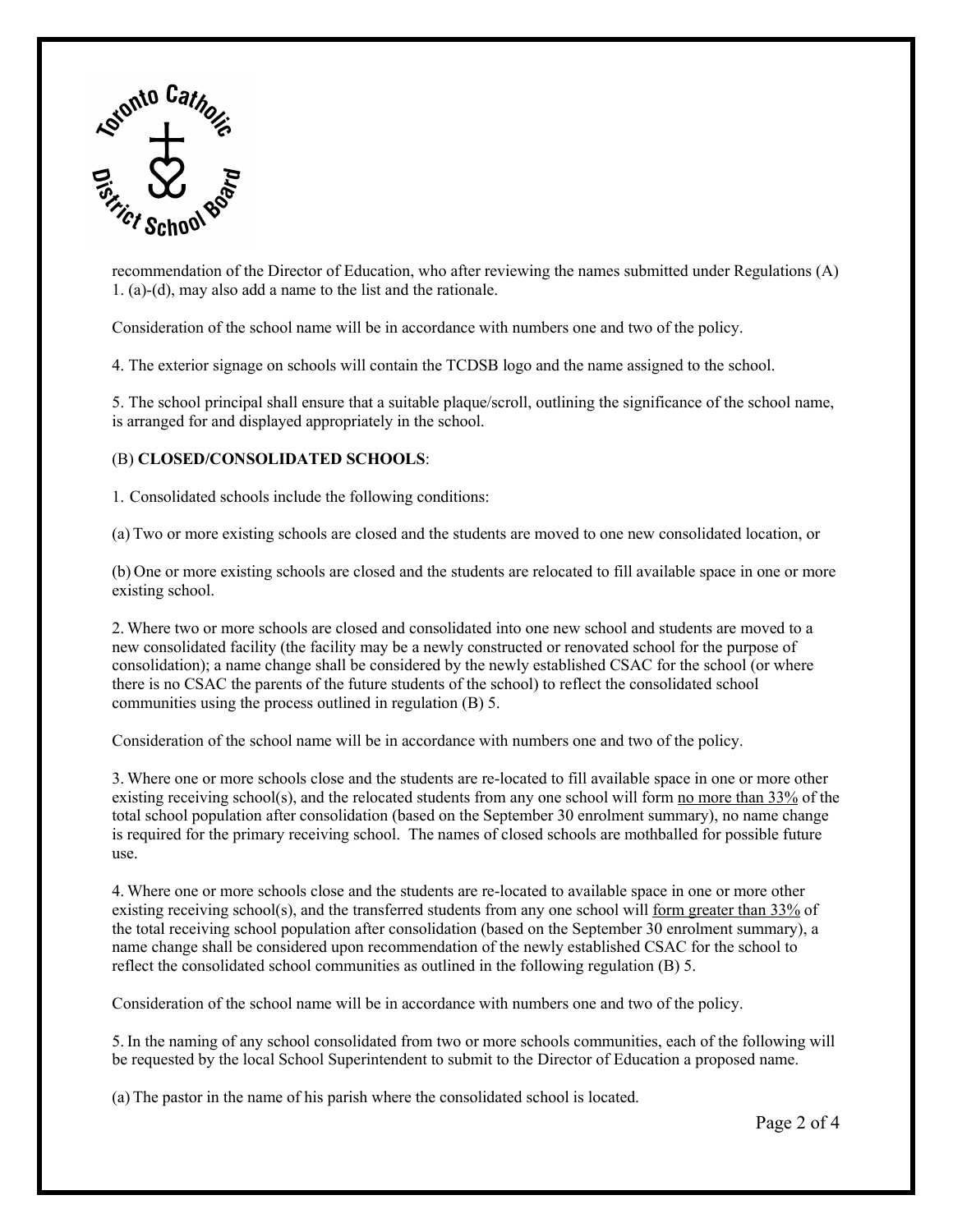

(b) The new Catholic School Advisory Council for the consolidated school.

(c) The Superintendent of Education for the area where the new school is located.

 (d) The local trustee representing the TCDSB ward(s) where each of the schools which have been consolidated are located.

 located. The Archbishop of the Toronto Diocese will be consulted as to the suitability of the names submitted. 6. The key consideration in the school name shall be the Parish name in which the primary receiving school is

submitted.<br>7. After all names have been submitted the Director of Education shall submit a report to the Administrative decision. The report shall include the recommendation of the Director of Education who, also after reviewing and Corporate Services Committee of the Board for review outlines all names proposed and their rationale, and recommend that the Board select a name, and inform the consolidated school communities of the

 all of the names submitted under Regulations (B) 5. (a)-(d), may also add a name to the list and rationale. Notwithstanding regulations B2, B3 and B4 where the Director of Education determines that there are a name change and that in such circumstances the process outlined in B5, B6, B7 shall be followed. extenuating circumstances, he/she may require that the CSAC of the closed/consolidated school shall consider

schools. 8. That the names of closed schools be considered for wings, libraries etc. in the receiving or consolidated

(C) Relocated School

 closed school facility shall become the name of the new school facility, unless the Catholic School Advisory Council (CSAC) requests in writing to the Director that a name change be considered for the school due to: (a) Its location in a new Parish 1. If an existing school facility is closed and the pupils are relocated to a new school facility, the name of the

(b) Its location in an area served by two or more Parishes

 (c) Another reason precipitated by the location change (to be outlined in the request to the Director of Education)

Superintendent for the area of the new school location implement the process outlined in Regulation  $A(1-5)$ . 2. Following a request by the CSAC in such circumstances, the Director will request that the local school

change and that in such circumstances the process outlined in (A)1-(A)5 shall be followed.<br>Page 3 of 4 3. Notwithstanding regulations C1 and C2, where the Director of Education determines that there are extenuating circumstances, he/she may require that the CSAC of the relocated school shall consider a name